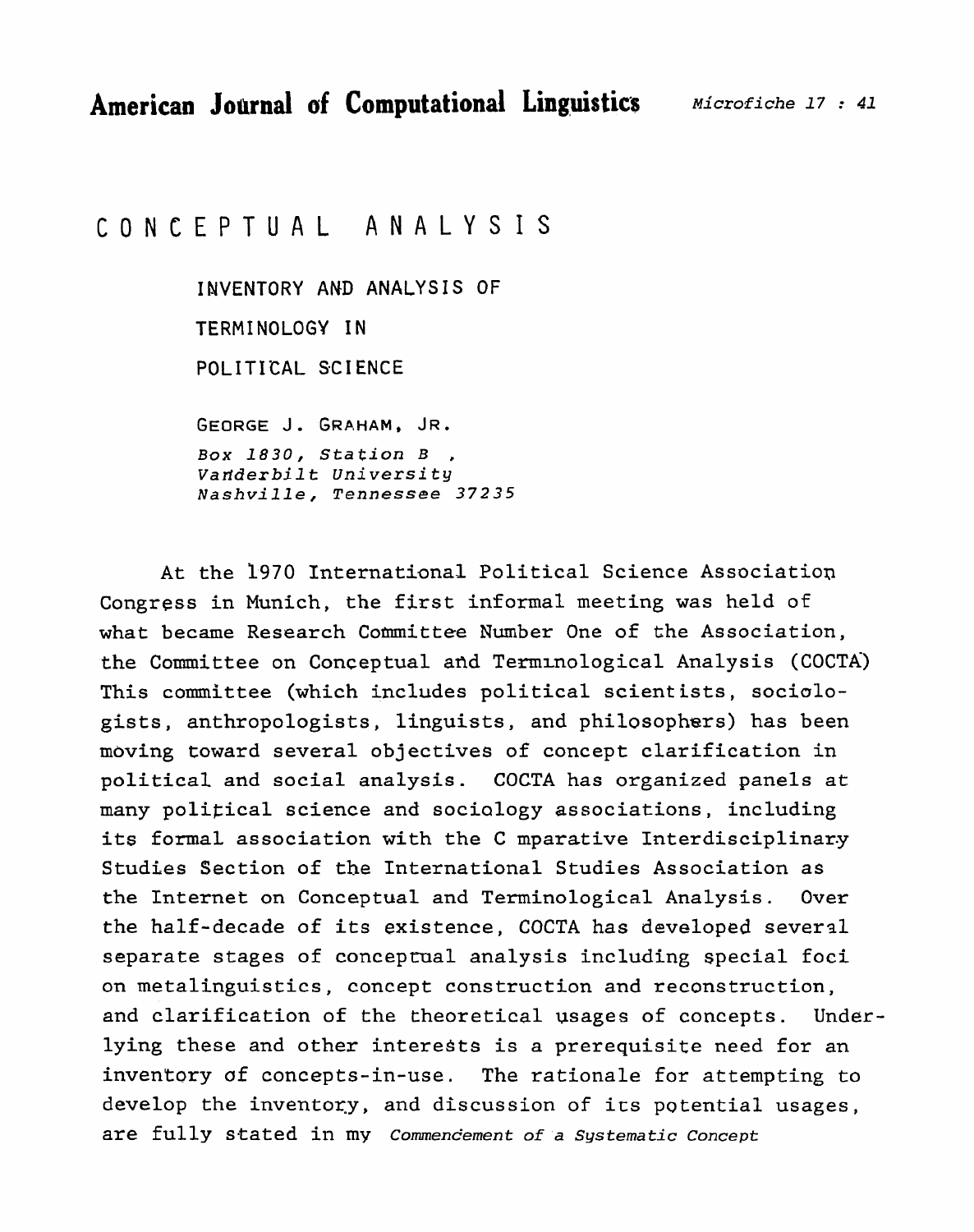**Cozlection This statement sets** forth **the description** of the resulting official COCTA Concept Inventory<sup>2</sup>.

The inventory is a rather ambitious project that will depend upon the contributions of interested scholars. It will begin with special focal points within political science and sociology as a pilot project. The logic of this pilot collection, however, is to provide a framework within which the collection can be expanded into other social sciences and related fields in the humanities. The immediate task is to commence **the collection** of social science concepts-in-use and to demonstrate the **inventory's** utility. Since the inventory can be commenced only by volunteers, the aid of scholars **from** several disciplines is essential to its success. Any concepts can be listed by interested scholars.

**The present proceduxes for** entering **concepts into** the **in**ventory are simple. **Scholars** in **the fields** record concepts and related information according to the inventory's format and mail them to me. These materials will be edited and sent **to Carl Beck at** the University **of** Pittsburgh **where the** concepts and information will be recorded and stored **(the** Pittsburgh

<sup>1</sup>Pittsburgh: University Center for International Studies, No. 9, 1974. **See** also the **other** COCTA **papers** listed therein.

<sup>2</sup>The final design of the collection has seriously benefitted from comments **from Fred W Riggs, from those who attended a special workshop on** the inventory at the 1975 International. Studies Association Meeting in Washington (including Carl Beck, James Bjorkman, Judy Bertelsen, Ray Corrado, David Hays, Ray Johnston, R. J. Kirkbride, David Nasatir, Stephenie Neuman, **Jona** than **Pool,** Char **les Powell,** Fred **Riggs** , Henry Teurie, Theodore Tsukahara, and Alan Zuckerman), and special responses from David Hays and **Glenda** Patrick.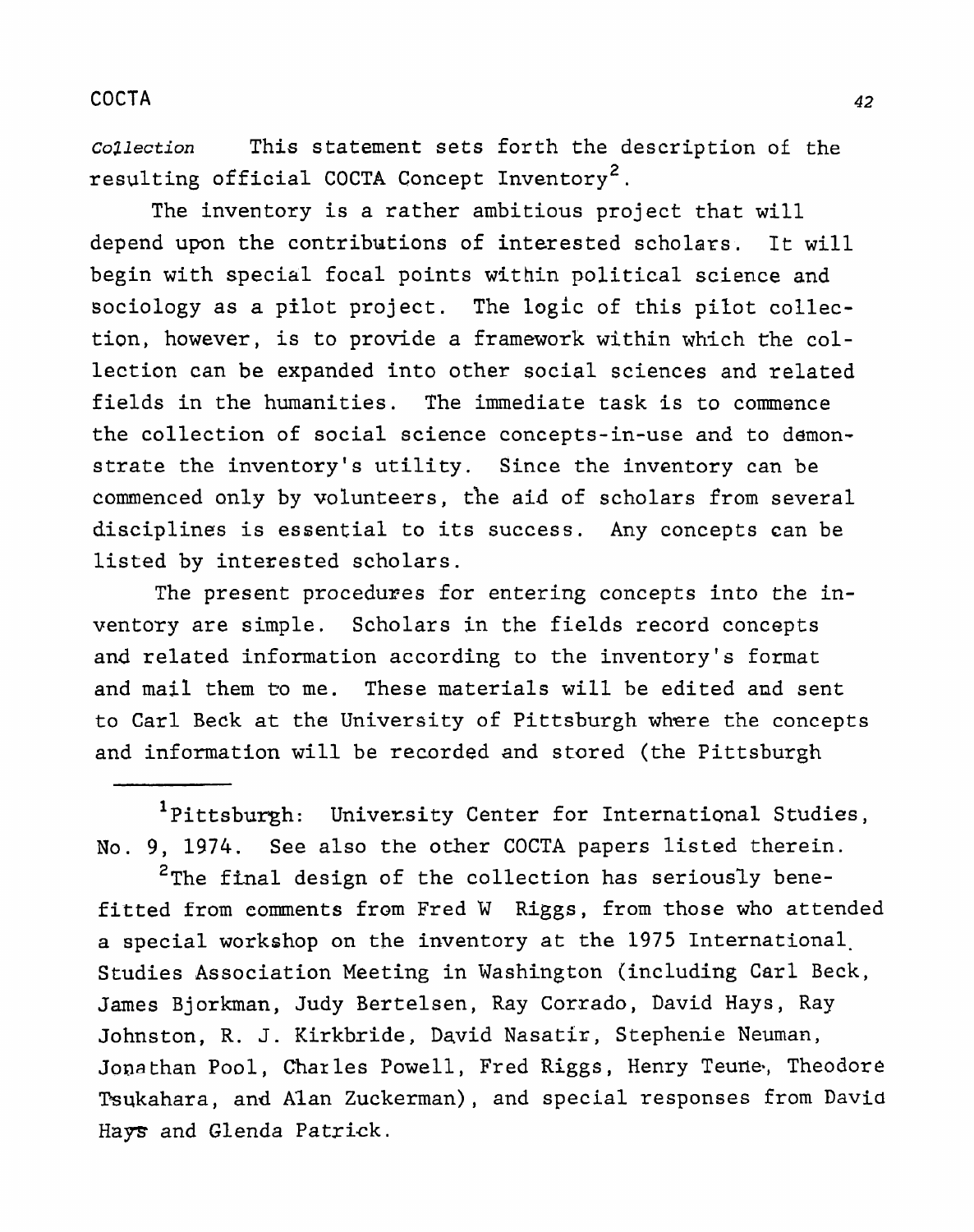**system also houses, among other important resources, the United**  States Political Science Information System--UPSIS)<sup>3</sup> Except **for the labor and postage costs, to be absorbed by scholars one way or another, Beck's technical and storage assistance permits commencing the inventory without funds. Once the inventory is seriously commenced, funds should quickly follow.** 

### **INVENTORY FORMAT**

**For each definition of a concept** from **the literature, the following information should be recorded by typing the information on- 8% x 11 inch paper. The identification of field and its contents should follow as below, with the information replacing the field descriptions. The information for** some **fields may either not be available or not be relevant, but** NO **RECORD WILL BE STORED THAT DOES NOT COMPLETE THE INFORMATION F8R THE FIRST. SEC~D, AND THIRD FIELDS.** Each **definition of a concept will be assigned an** entry number **when placed in the inventory because of multiple definitions for a specific term, but this will not affect the** records **sent from** the field.

#### **FIELD DESCRIPTION OF CONTENTS**

**1 THE TERM USED BY THE AUTHQR TO REFERENCE A CONCEPT, e.g consensus' (IE** the **term is not English, it shauld be followed by a** coma **and the closest English translation 2 ORIGINAL LANGUAGE DEFINITION DIRECTLY FROM THE TEXT. If** the **term and definition** are **in a language other than English, the definition should be followed by an EXACT** 

**<sup>3~</sup>he UPSIS is a special abstracting and retrieval system of political science articles, books, papers, etc., published in the United** States **which** are indexed **and** retrieved by **using** the **American Political Science Association's Political science Thesaurus, eds.** Carl Beck, **Eleanor D. Dym, and** 3. **Thomas** McKechnie **(Washington, D.C.: American Political Science Association, 1975).**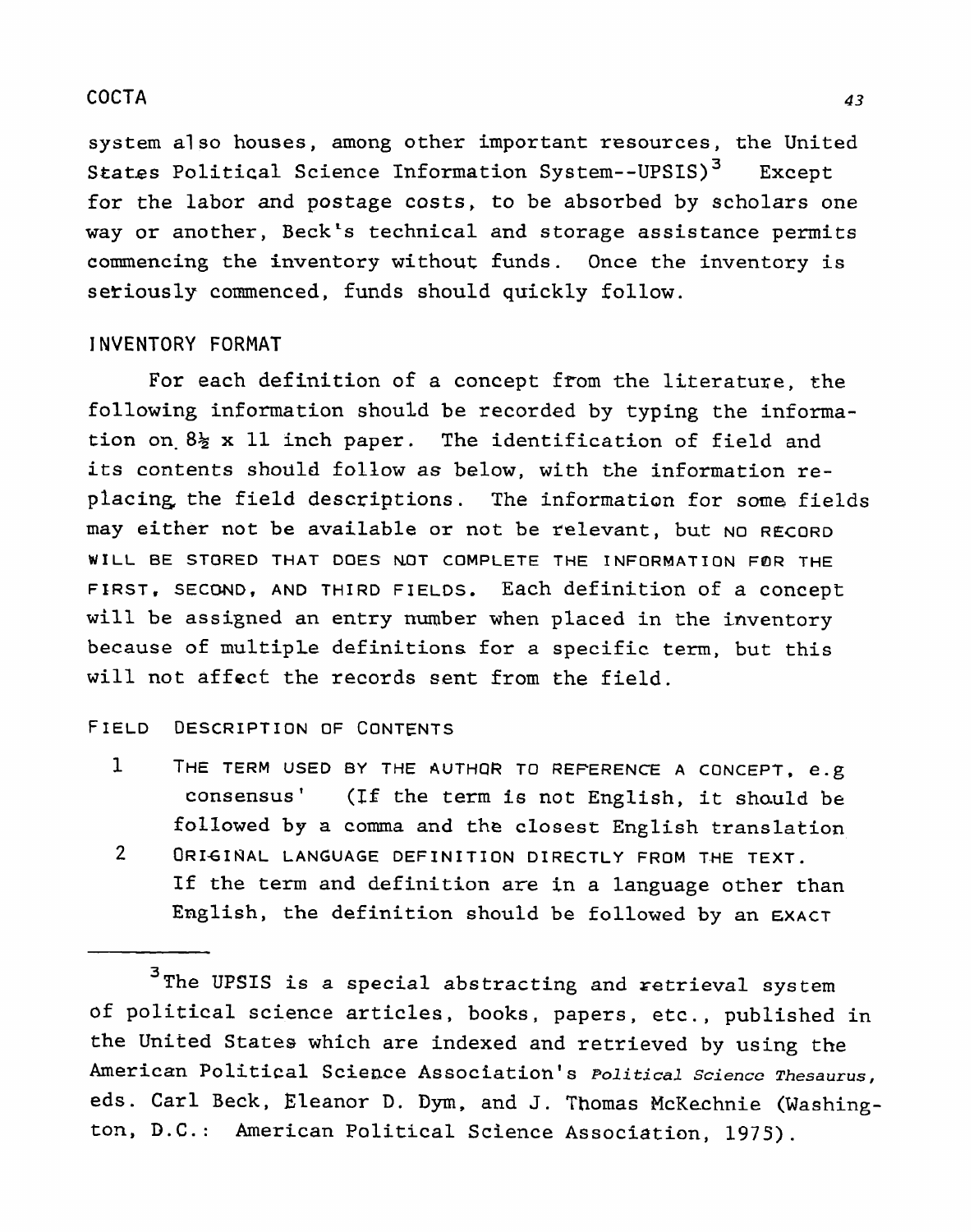English translation. (Because **exact** translation **may require familiarity** with the article, these entries require exceptional care.)

- **3** The source of the definition should be fully cited by **AUTHOR, TITLE OF PUBLICATION (article and** journal title if appropriate), **PUBLICATION INFORMATION** (full standard references for **book,** journal, **or** other paper or publication), and **PAGE(S)** from **which** the **DEFINITION is** drawn If guidance for full citations is needed, the most complete **reference** is **A Manual** of Style, (12th ed. ; **Chicago**  and London: University of Chicago Press, 1969)
- **4 RELATED CONCEPTS** should be noted by identifying terms associated with **the meaning** identified **by the definition.**  The use of a term is, of course, arbitrary since meaning**ful** associations must be **with** other concepts, **but** the associations **of** terms will provide guidelines specified by the individual recording **the entry.** Each related concept (identified by terms) listed should be preceded by BC, **NC,** RC, or OC as follows:
	- BC **BROADER CONCEPT of which the recorded concept is a**  less extensive definition
	- **NC NARROWER COWCEPT** of which **the** recorded concept is a **more** extensive definition
	- RC **RELATED** CONCEPT **of** which the recorded **concept** is **on**  the same LEVEL of **extension,** though **different in extension**
	- **OC OVERUAPPING** CONCEPT of **which the** recorded **concept**  shares extension
- 5 Category of concepts as either **THEORETICAL** or **OPERATIONAL INDICATOR** should **be** noted **simply** by entering **either**  "theoretical" or "operational" in this field. This will **facilitate searches for sets of measures far concepts in**  devising research designs.
- **6 ENGLISH LANGUAGE DESCRIPTIONS OF THE USE** O'F **THE CQNCEPT**  should be recorded. For example., "Revolution is defined **only for** use **when** analyzing third world nations from the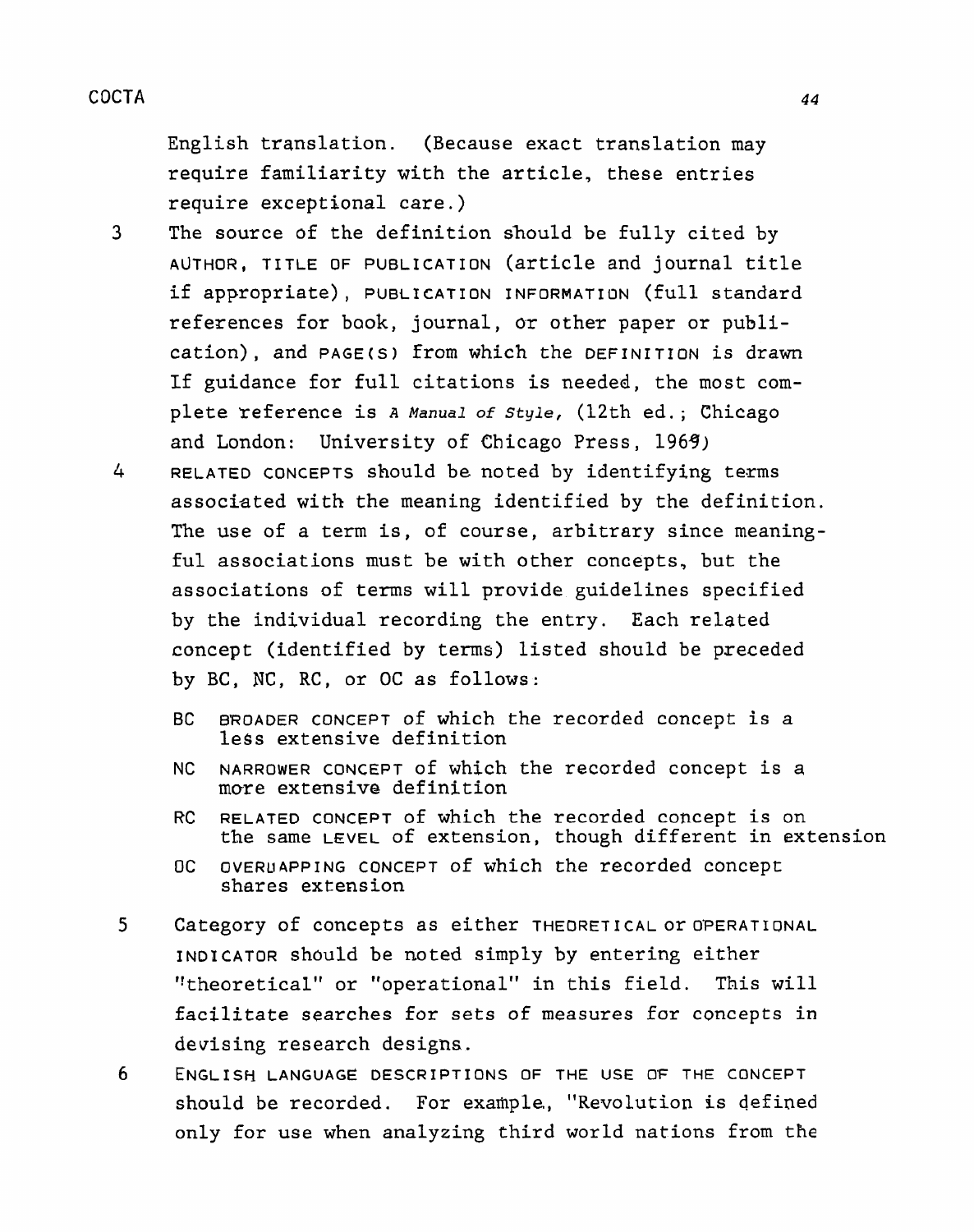perspective of demographic measures. " These descriptions should attempt **LO** characterize the type and level of theory employed as completely as is possible. Several sentences can be used. Retrieved definitions then **CAN** be limited to only those concepts which **ALSO** have description terms of interest in this file For example: REVOLUTION/THIRD WORLD/DEMOGRAPHIC. (Since the collection will be stored in the same retrieval network as **USPSIS,** the **APS** Thesaurus terms provide useful guides for types of descriptors that can be used in both systems .)

- 7 **IF A TERM FOR THE CONCEPT IS INCLUDED IN ESTABLISHED RETRIEVAL THESAURI, THESE** SHOULD BE LISTED. The term associated with the definition may or may not be listed in the Political Science Thesaurus of the American Political Science Association, or some other thesauri IF THE TERM IS LISTED in any available thesaurus, the name(s) of the thesaurus should be listed, If in more than one, a coma should separate each listing. IF THE **TERM IS KNOWN NOT TO BE LISTED IN A THESAURUS,** the recorder is. asked to select the term(s) closest to the assigned term and list it, followed by the thesaurus s name (e **.g.** , **"APPEASEMENT,** *political* Science *~hesaurus")* . The internal structure of the thesaurus will provide, without recording for the storage system, broader, narrower, and related TERMS, in contrast with the recorder-listed set of related **CONCEPTS** recorded under 4.
- **8 THE NAME AND LOCATION OF THE INDIVIDUAL 'RECORDING THE CONCEP~'S DEFINITION.**

The clarification of concepts will inevitably lead to restatements of definitions from the literature, to metalinguistic information worth storing, etc. Any restatements not contained in **papers,** articles, books, etc., can be sent in the same for-